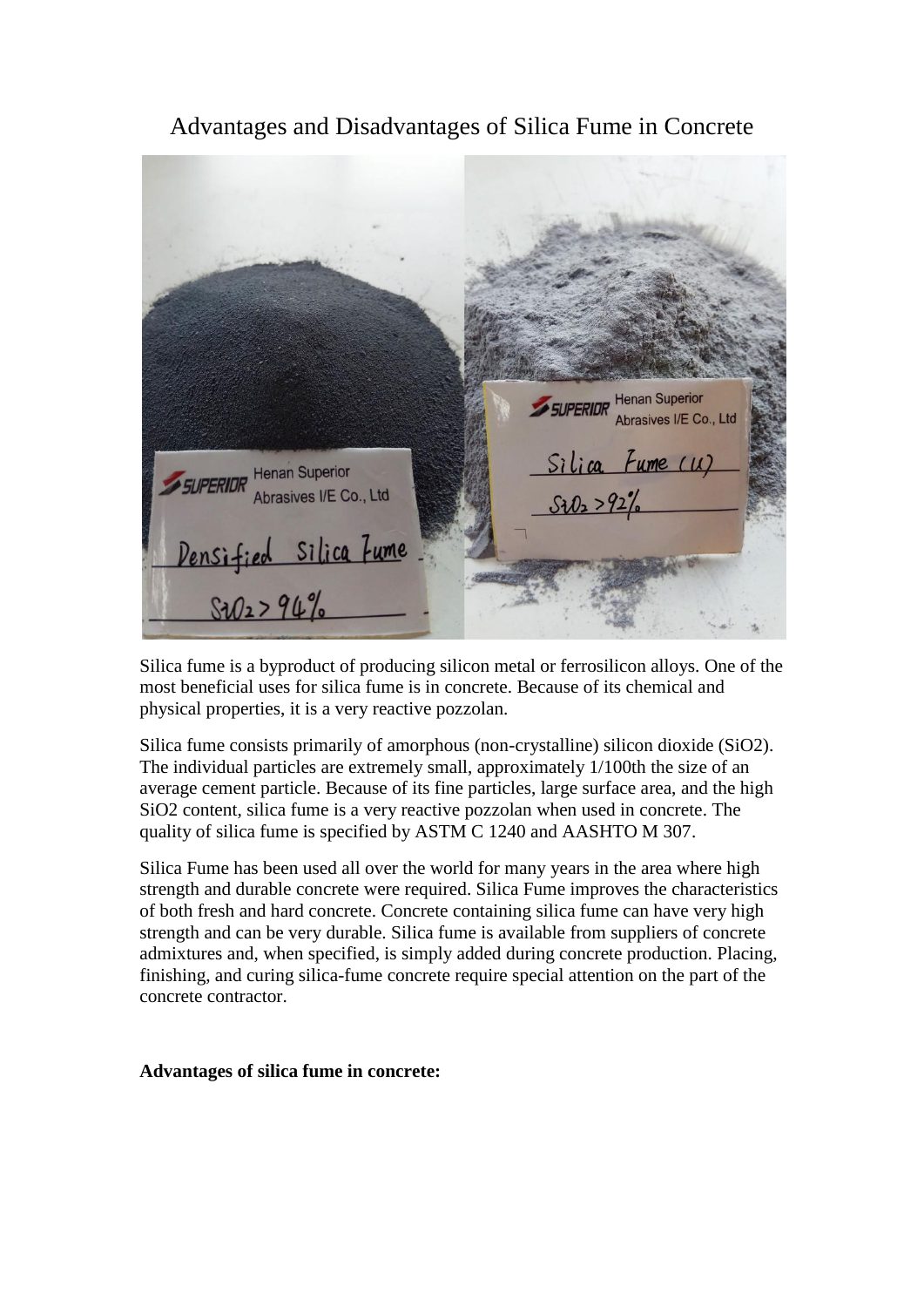

(1) silica fume is a kind of neutral inorganic filler with very stable physical and chemical properties. It does not contain crystalline water, does not participate in the curing reaction, and does not affect the reaction mechanism.

(2) good infiltration for various kinds of resin, good adsorption performance, easy to mix, no agglomeration phenomenon.

(3) the size distribution of silica fume is reasonable, strong densification, large hardness and wear resistance. It can greatly improve the tensile strength, compressive strength, impact strength and wear resistance of the cured products, and the abrasion resistance can be increased 0.5 – 2.5 times.

(4) it can increase the thermal conductivity, change the adhesive viscosity and increase the flame retardancy.

(5) the exothermic peak temperature of curing reaction of epoxy resin can be reduced, the linear expansion coefficient of solidified products and the shrinkage rate of solidified products can be reduced, so as to eliminate internal stress and prevent cracking.

(6) due to the fine grain size and reasonable distribution of silica fume, it can effectively reduce and eliminate precipitation and stratification.

(7) pure silicon powder, low content of impurities, stable physical and chemical properties, so that the curing material has good insulation properties and arc resistance.

(8) the chemical composition of silica fume is silica (SiO2), which belongs to inert material. It doesn't react with most acids or alkaloids. The silicon powder is evenly distributed and covered on the surface of objects. It has strong corrosion resistance and cavitation resistance increased 3-16 times.

(9) small bulk density,  $0.2 - 0.8$ , or  $1 - 2.2$ . As polymer filling material, it can reduce the cost of the product by reducing the amount of loading and saving the amount of polymer.

(10) frost resistance is good, and the relative elastic modulus of micro silica fume is 10 to 20% after 300-500 fast freeze-thaw cycles, while the average elastic modulus of ordinary concrete is 30 to 73% after 25-50 cycles. Therefore, the frost resistance of concrete can be improved.

(11) early strength, microsilica concrete can shorten the induction period and have the characteristics of early strength.